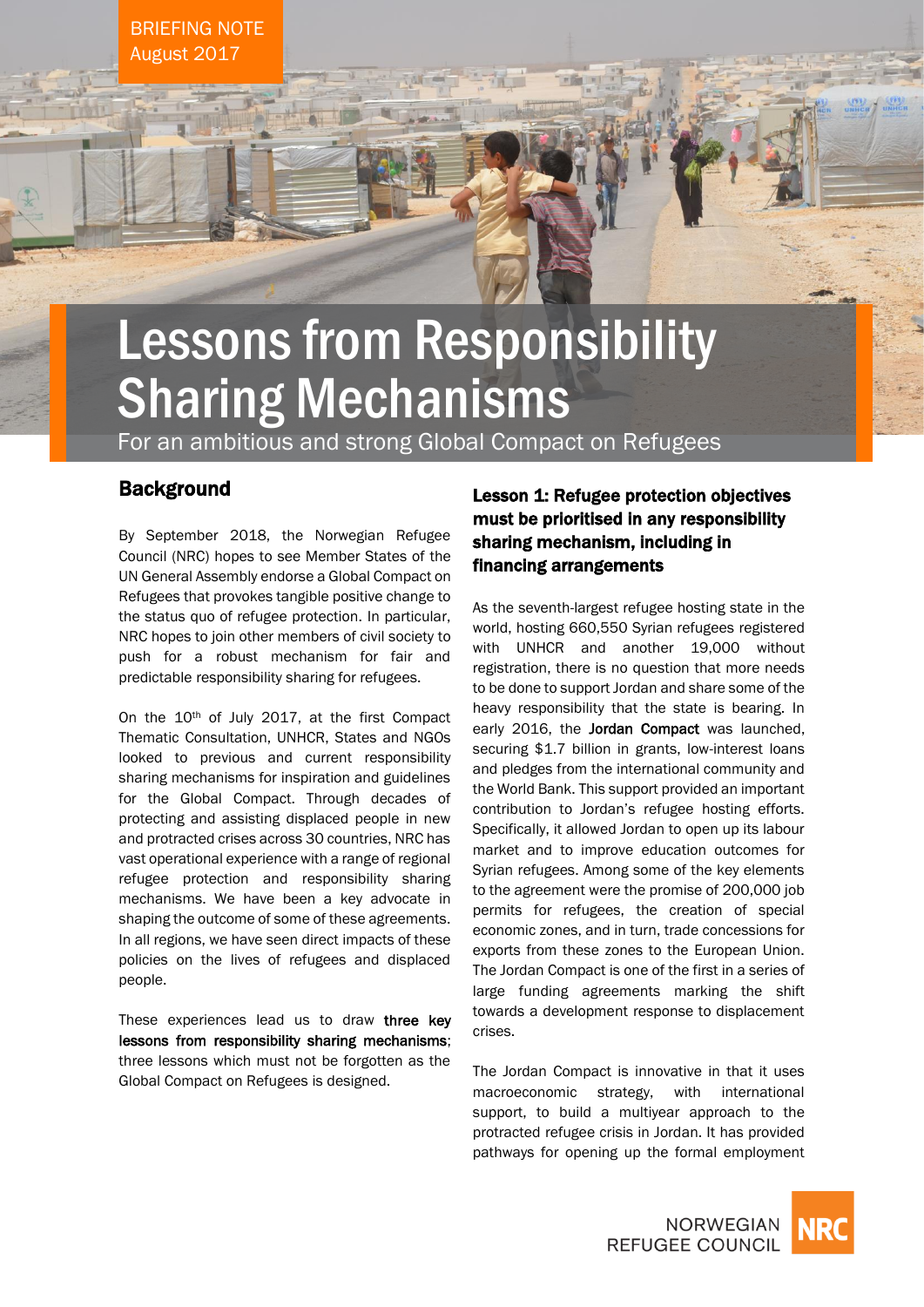sector, previously closed to refugees, and has increased refugee access to formal education in Jordan. Notably, Jordan's responsiveness to the Compact indicates that such mechanisms are well placed to set ambitious goals for refugee protection. However, while the current Compact pushes for improved access to services - namely focused on the issuance of work permits and increasing school enrolment for refugees - this focus on service provision has left little room for improving the larger protection environment for refugees living in Jordan. Much of the requisite work on removing barriers to access to education or employment has received significantly less attention. This has highlighted the challenge of such initiatives, where meeting formal requirements of the agreement may not address the substantive issues underlying the problems. While education enrolment may have increased, financial challenges for families continue to draw children away from school and into work. Long distances to school, lack and/or cost of transportation as well as exposure to violence/bullying due to being foreigners, also remain major barriers to refugee families keeping their children in school. For employment, there are important limitations on the types of jobs that can be accessed through the issued permits. The garment factories in special economic zones are located far away from camps and cities, with little reliable public transport to enable refugees to commute to work and with poor living conditions for those staying on site. The Compact does little to address the significant number of refugees working in the informal economy in Jordan; one in which refugees may choose to access and remain a part of, due to the flexibility and opportunities for growth it provides. Finally, an underlying, and problematic assumption of the Jordan Compact is that work permits can be equated with employment. This assumption can paradoxically justify the reduction of humanitarian assistance for individuals with work permits, however, as many remain unemployed, they are ultimately left more vulnerable. This suggests that further thought should be given to the targets and indicators used in such Compact arrangements, in order to minimise potential unintended negative consequences in their execution. It is also essential to have independent monitoring of the actual

effectiveness of such initiatives to ensure protections concerns are addressed. Arguably, an increased focus on achieving a larger protection environment would ultimately also result in more meaningful access to services such as education and employment.

#### Countering-Violent Extremism (CVE) Provisions in Responsibility Sharing Agreements

NRC is committed to providing impartial assistance and protection based on needs alone, rather than countering violent extremism and other political agendas. Humanitarian aid that is motivated by the CVE agenda risks compromising the humanitarian principles and humanitarian space. CVE and Counter Terrorism (CT) provisions have appeared in recent responsibility sharing arrangements, such as the Jordan Compact (i.e. "Fully acknowledging the priority for Jordan to generate stability and security along its borders and in the country, the EU-Jordan Compact reflects the ambition to strengthen cooperation in the fight against terrorism and the prevention of radicalisation and violent extremism" – EU-Jordan Compact, 2016, p. 11)

These provisions are broad in scope but require clarification regarding implementation. It is imperative that any such provisions do not limit the ability of principled humanitarian actors to deliver impartial assistance and protection to displaced people. CT/CVE objectives and activities which are typically conducted by development and/or humanitarian actors are used inter-changeably throughout the Compact (e.g. education, livelihoods, shelter etc.). If possible, future agreements should contain more language to better preserve principled humanitarian space.

Finally, core protection and humanitarian principles, which would be particularly relevant for supporting the most vulnerable refugees in Jordan, are not part of the current Compact. The funding that is tied to the Compact is an important incentive for the host country, which could be used more effectively to address concerns about maintaining open borders, preventing forced relocation to the

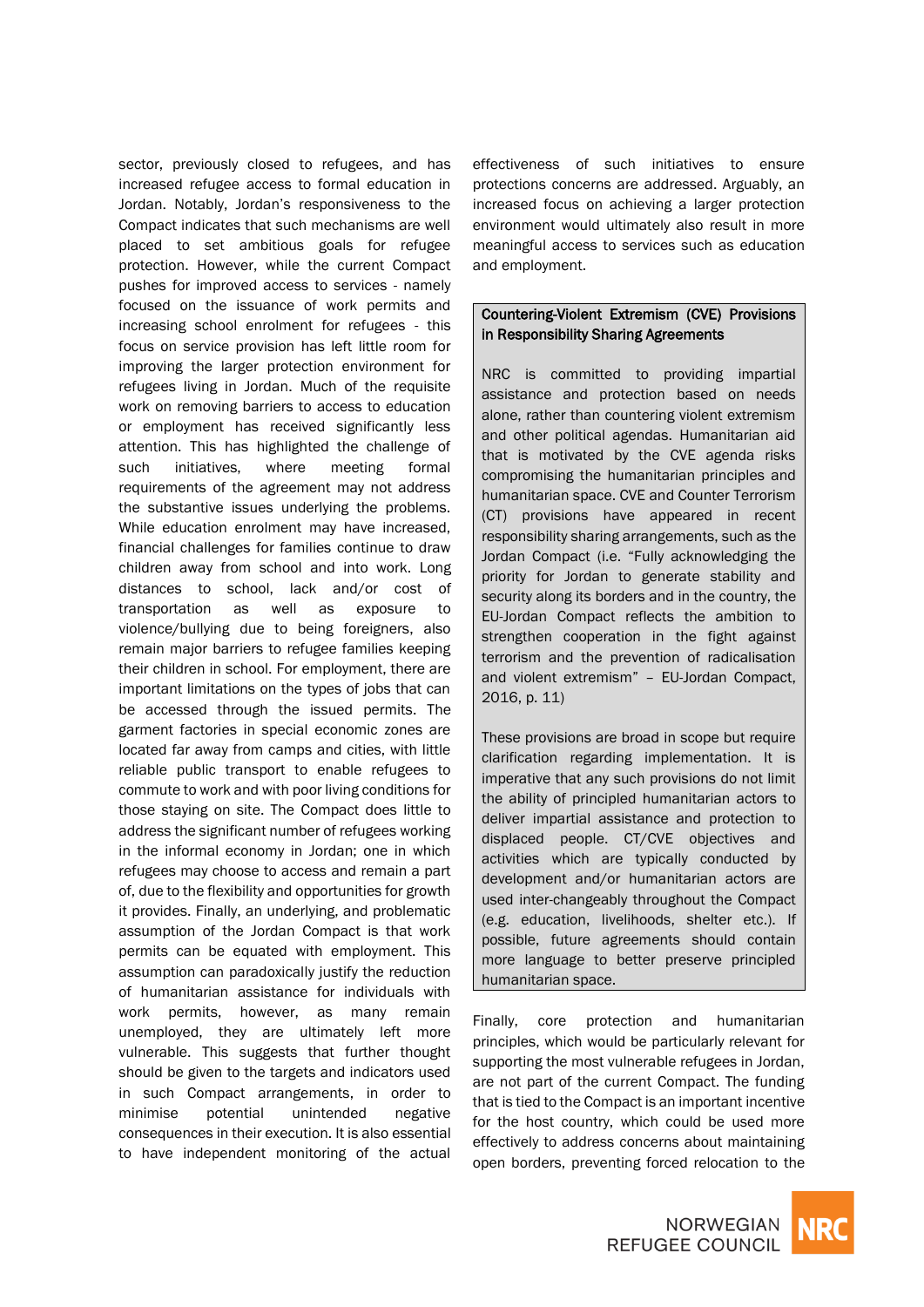camps, and ensuring non-refoulement. Addressing these concerns is as much a part of the 'responsibility' to be shared by states as the financial impact of refugee movements. Financial arrangements can be used to respond to both elements if designed properly. Finally, as part of improving the protection environment, the regularisation of status for refugees in a host country, regardless of whether they are in or outside camps, should be an essential element of any compact, as having such status is critical for ensuring access to rights.

A similar bilateral effort was made between the EU and Lebanon, resulting in the adoption of the Lebanon Compact in 2016. The Lebanon Compact complemented commitments made in the February 2016 London Conference, as well as the EU/Lebanon Partnership Priorities document, but with specific focus on ensuring access to education for all Syrian and Lebanese children, enhancing growth and job opportunities, increasing efforts on security and countering terrorism, and supporting good governance and the rule of law. Similar to the Jordan Compact, the Lebanon Compact largely missed the opportunity to improve the protection environment. While it does state that a core objective is to provide "an appropriate and safe environment for refugees," specific obstacles to access to services - ranging from the prohibitive costs of residency renewal, rent, and other basic services, to safety concerns around movement due to many refugees' inability to secure legal residency papers and severely restricted ability to earn a livelihood - have not been addressed in the Compact's execution.

In particular, the lack of attention paid to barriers to legal stay in Lebanon has undercut progress in implementation of the Compact. While the Compact included a commitment from the Government of Lebanon to ease the burden of residency fees and renewal requirements, this has not been applied to all, or even to a majority of refugees. UNHCR estimates that only 320,000 out of an estimated total of 1.5 million refugees will benefit from a 2017 residency renewal fee waiver. Numerous caveats have also created substantial barriers for those who should have access to this fee waiver, including heavy documentation

requirements. Beyond the question of fees, protection concerns related to legal documentation and residency are particularly acute for older children. This is especially as refugee children's legal residency is considered invalid when the child turns 15 years old and in turn, some documents are only issued in Syria from the age of 15 onwards, leaving some Syrian children unable to access legal residency in Lebanon.

Changes which have been made to the residency fees and renewal requirements are not, thus far, sustainable, far-reaching, nor have they fundamentally changed the structural issues that hinder Syrian refugees from maintaining legal status and access to rights. In addition, the fee waiver is temporary in nature and there is no indication if it will be renewed or canceled after 2017. While the Lebanon Compact included clear commitments from the government, it lacks a follow-up or accountability mechanism, for ensuring future funding is based on Compact progress. While many of the commitments in the Compact address core protection concerns on paper, the requirement for action to be taken on these commitments is less apparent.

While innovative financial arrangements will be essential to improving responsibility sharing for refugee protection across the globe, greater attention must be paid to how funding arrangements can be leveraged to improve protection outcomes for refugees. Money given to front-line states to "bear the burden" of large numbers of displaced people needs to be specifically targeted to address structural issues that refugees face in fulfilling legal rights, accessing livelihood opportunities, and obtaining education. Safeguards must be in place to ensure that funding coming from such an arrangement genuinely addresses refugee needs, and is not used simply to provide trade and finance benefits to a hosting state. For these types of funding agreements to work and to provide tangible change for refugees, close collaboration and consultation is needed with displaced people, local communities, NGOs, and other actors to ensure that responses are adapted to local policy, law and realities. Moreover, greater attention needs to be paid to

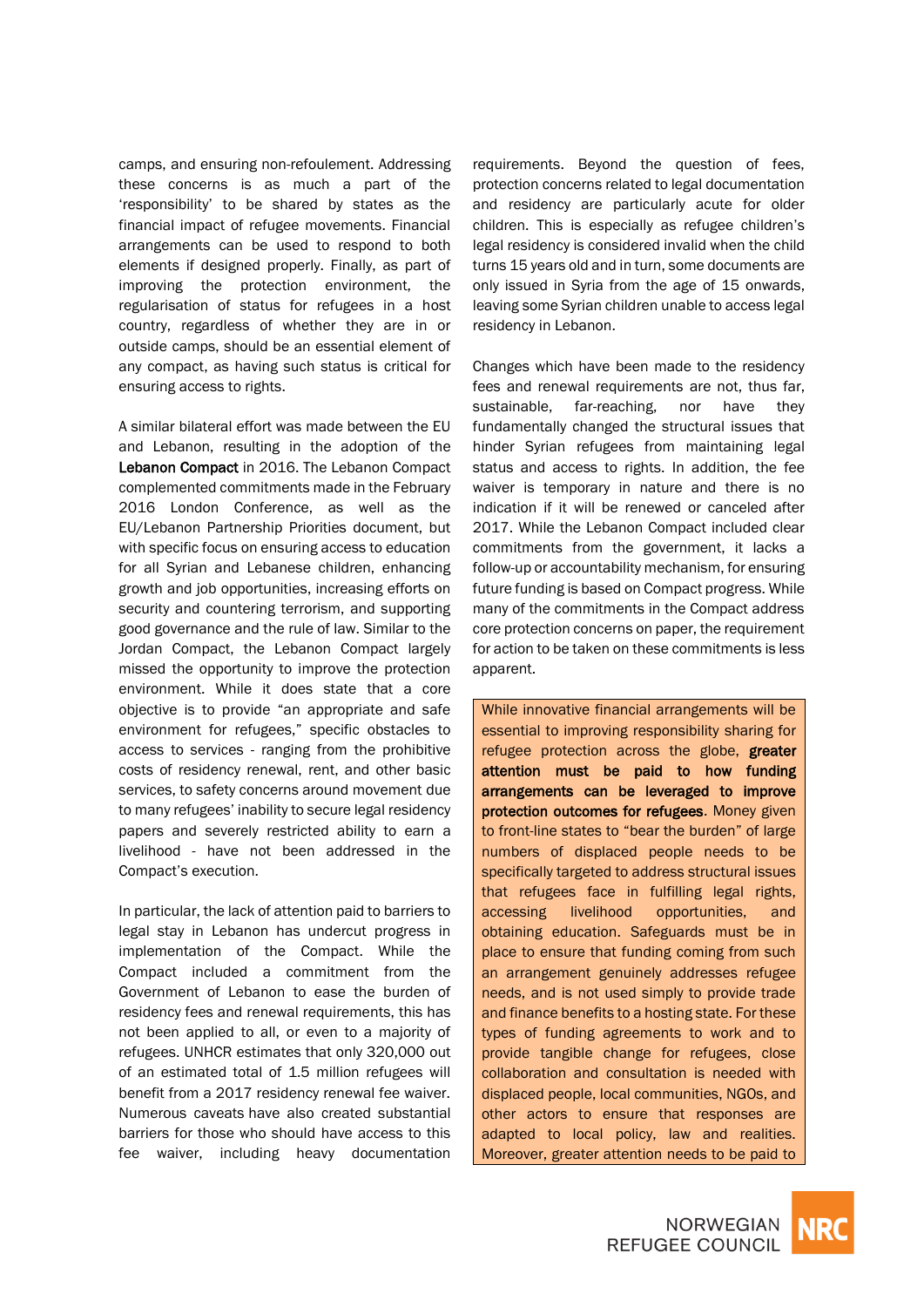monitoring the implementation of the arrangement, to ensure that any action taken does not create or exacerbate protection risks for the refugee population. Finally, it must be kept in mind that the limits to state absorption capacity for arriving refugees cannot be addressed by money alone.

### Lesson 2: Externalisation and preventing onward movement is incompatible with responsibility sharing

Under the rationale of preventing people from making dangerous journeys, efforts are increasingly being made by states to externalise their borders and prevent people from seeking safety and protection beyond neighbouring countries. Of particular concern is the perceived trend of the European Union increasingly eschewing its international responsibilities under refugee law and commitment to solidarity by arguing that asylum seekers should seek refuge in the 'first safe country,'. There is increasing pressure on frontline states such as Turkey, Kenya, Jordan, Iran, Pakistan, Lebanon, Ethiopia and Uganda to prevent the onward movement of asylum seekers from neighbouring countries. This tendency is not only fundamentally incompatible with the principles of solidarity and responsibility sharing enshrined in the 1951 Refugee Convention, but it provides justification for large hosting states to increasingly push back on protection obligations to the refugee populations within their borders. The aim of preventing dangerous journeys should be addressed by providing safe and regular channels for people to move – including by issuing humanitarian visas – and by substantially increasing resettlement, not by pressuring already overburdened host states.

A key example of this trend is the EU-Turkey Statement, which stipulates that any Syrian arriving irregularly to the Greek islands from Turkey after the 20th of March 2016 should be returned to Turkey where their asylum claim will be examined by Turkish authorities. The EU offered EUR 3 billion in aid to Turkey to provide for the needs of Syrian

refugees in their borders, and to prevent them from moving onward to Europe. The EU also offered a 'one-for-one' exchange whereby the EU would resettle one Syrian from Turkey for each Syrian returned from Greece. Following the EU-Turkey Statement, one of the first measures taken by Turkey to stem "migration" was to seal its border with Syria. Populations originating from Hama and Aleppo who would have attempted traditionally to seek refuge in Southern Turkey, were essentially denied access to protection and resorted to taking the perilous journey to the North Eastern border of Jordan, crossing several frontlines, spending their meagre savings to pay numerous smugglers along the way. Through this effort, they eventually reached the desert of Rukban, also known as "the berm"- where a closed border has prevented them from moving. There are currently at least 55,000 Syrians stranded in the berm, with very limited access to humanitarian assistance and no ability to seek asylum in Jordan.

Rather than assessing each individual's protection needs, the EU-Turkey arrangement effectively deflects Europe's international responsibility to Turkey. While this and other arrangements have significantly slowed the movement of refugees into Europe, it has done so at the cost of protection to which refugees are fundamentally entitled. Instead of leading the example in refugee protection, as the wealthiest continent in the world, there is evidence that the EU's approach is encouraging other countries to question their own responsibilities to refugees<sup>1</sup> and has undermined years of European leadership in calling on other countries to respect the refugee convention. Parallel approaches, such as the EU Migration Partnership Framework aims to address the root causes of migration and displacement and prevent onward movement to Europe through leveraging development funding, trade, energy and security to prevent onward movement. Rather than allocating funds based on need and through a principled, transparent process, there are concerns that humanitarian and development action is increasingly being pushed to prevent migration and deal with returned failed asylum seekers.

 $\overline{a}$ 

[deal-makes-seeking-refuge-in-europe-mission-impossible-for-most](https://www.nrc.no/news/2017/march/eu-turkey-deal-makes-seeking-refuge-in-europe-mission-impossible-for-most-vulnerable/)[vulnerable/](https://www.nrc.no/news/2017/march/eu-turkey-deal-makes-seeking-refuge-in-europe-mission-impossible-for-most-vulnerable/)



 $1$  For more information on the EU-Turkey deal, see the report written by NRC, IRC and Oxfam[: https://www.nrc.no/news/2017/march/eu-turkey-](https://www.nrc.no/news/2017/march/eu-turkey-deal-makes-seeking-refuge-in-europe-mission-impossible-for-most-vulnerable/)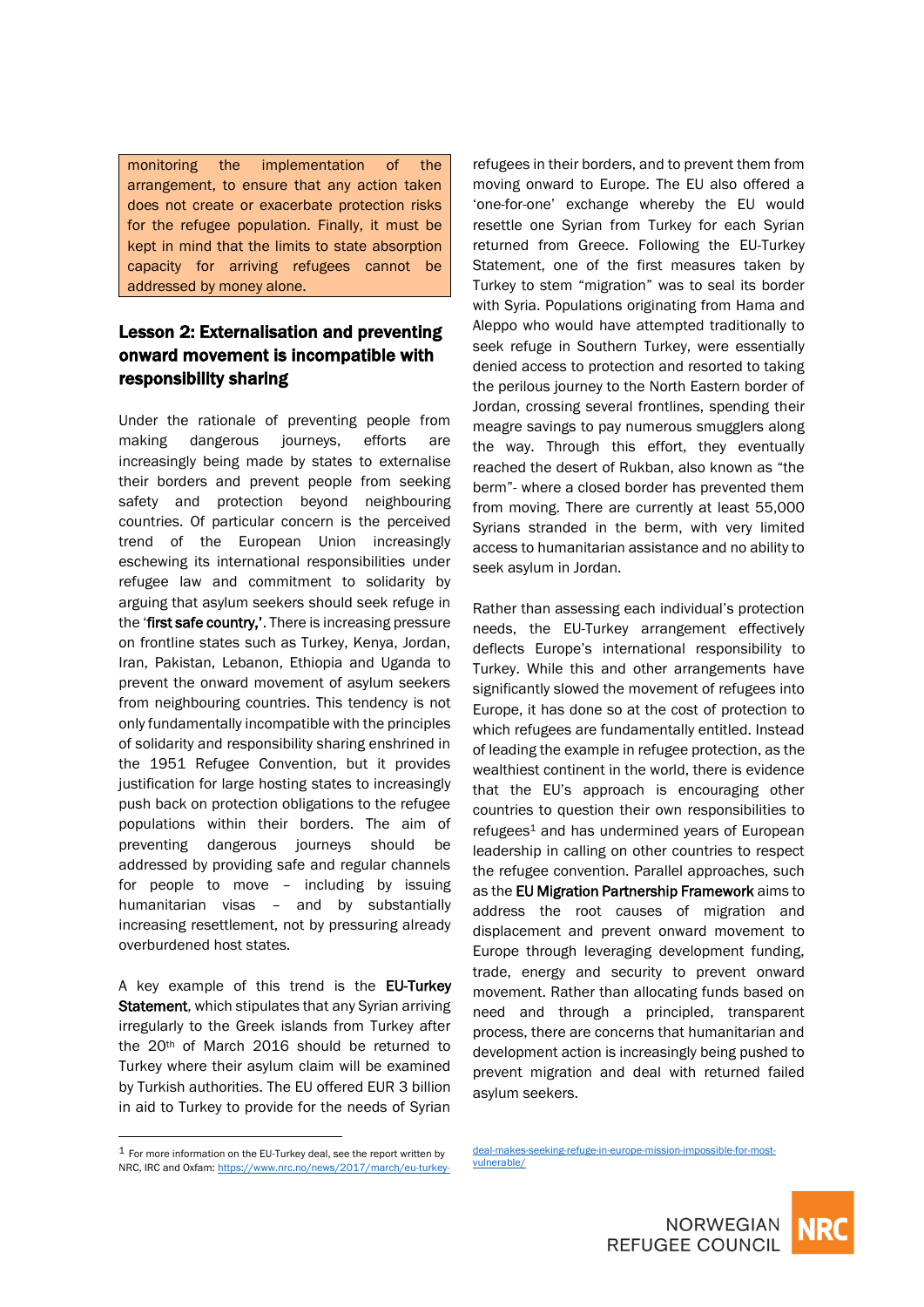The adoption of the New York Declaration brought the principles of solidarity and responsibility sharing back into the global arena, after years of closed borders, stalling resettlement programmes, and tendencies towards externalisation, containment and isolationism. A strong responsibility mechanism must recognise that refugees and migrants do not have the obligation to remain in the first state of arrival, and that onward movement is not something to be prevented. Indeed secondary movement is an important aspect of durable solutions for refugees and a means by which families access protection outside of overburdened states. To reduce the recourse to dangerous and deadly migration routes, states must ensure safe and regular pathways for refugees to access protection and assistance. The Global Compact on Refugees must increase resettlement numbers, humanitarian visas, private sponsorship and family reunification. Most importantly, non-refoulement must remain at the centre of all discussions.

## Lesson 3: Political commitment is essential to opening space for concrete action

Some regional agreements for responsibility sharing can provide inspiration for the road ahead to the Global Compact. NRC has been at the forefront of civil society pushing for the success of The Brazil Declaration and Plan of Action, an agreement that came to fruition in Brasilia in December 2014<sup>2</sup> after a long consultation process between governments, UNHCR and civil society.

The agreement, signed by all Latin American countries, brings together key commitments for refugee protection across the continent, aiming to implement durable solutions and end statelessness. Built on previous regional frameworks, it includes eleven strategic programmes such as improving asylum systems, integration programmes for labour mobility and

 $\overline{a}$ 

increased resettlement commitments. A subsequent declaration was established to tackle the specific impacts of gang violence and displacement, making the challenges faced by people in the Northern Triangle of Central America visible.

The Brazil Declaration and Plan of Action took an important step forward in the conceptualisation of regional responsibility sharing. Particularly innovative was the encouragement of legal pathways for migration (particularly through increased labour mobility across the region) and the complementary protection of persons who do not fall under the 1951 Refugee Convention. This built upon the good practice from the 2004 Mexico Plan of Action, which served to strengthen refugee protections in countries that were not party to the 1951 Convention. Going one step further, the Brazil Declaration incorporated elements from a much broader set of relevant bodies of international law (specifically, the law of the sea, anti-trafficking, protection of minorities legislation) to ensure more comprehensive protection for displaced people. The process encouraged normative and institutional development, starting from the respect for the basic principles of refugee protection (nonrefoulement, confidentiality of information and due process of law) and pushing for improvements in asylum and RSD processes. The Plan of Action explicitly addressed the challenges of managing mixed flows at borders by ensuring training of border services personnel and formally adopting alternatives to administrative detention. A variety of best practices for durable solutions were encouraged: repatriation based on free and wellinformed decisions (with a recommendation to set up a mechanism including countries of origin, destination, UNHCR and refugees to support this decision-making); local integration with effective access to public services, employment and documentation and resettlement, incorporating lessons from the solidarity programme of the Mexico Plan of Action.

However, ambitious and forward thinking as the agreement is, it lacks a substantial follow-up and



<sup>2</sup> NRC organised two sub regional meetings in Panama and Colombia in 2015 and 2016 for the follow up of the Brazil Plan of Action. Both meetings were important milestones to take stock of country progress.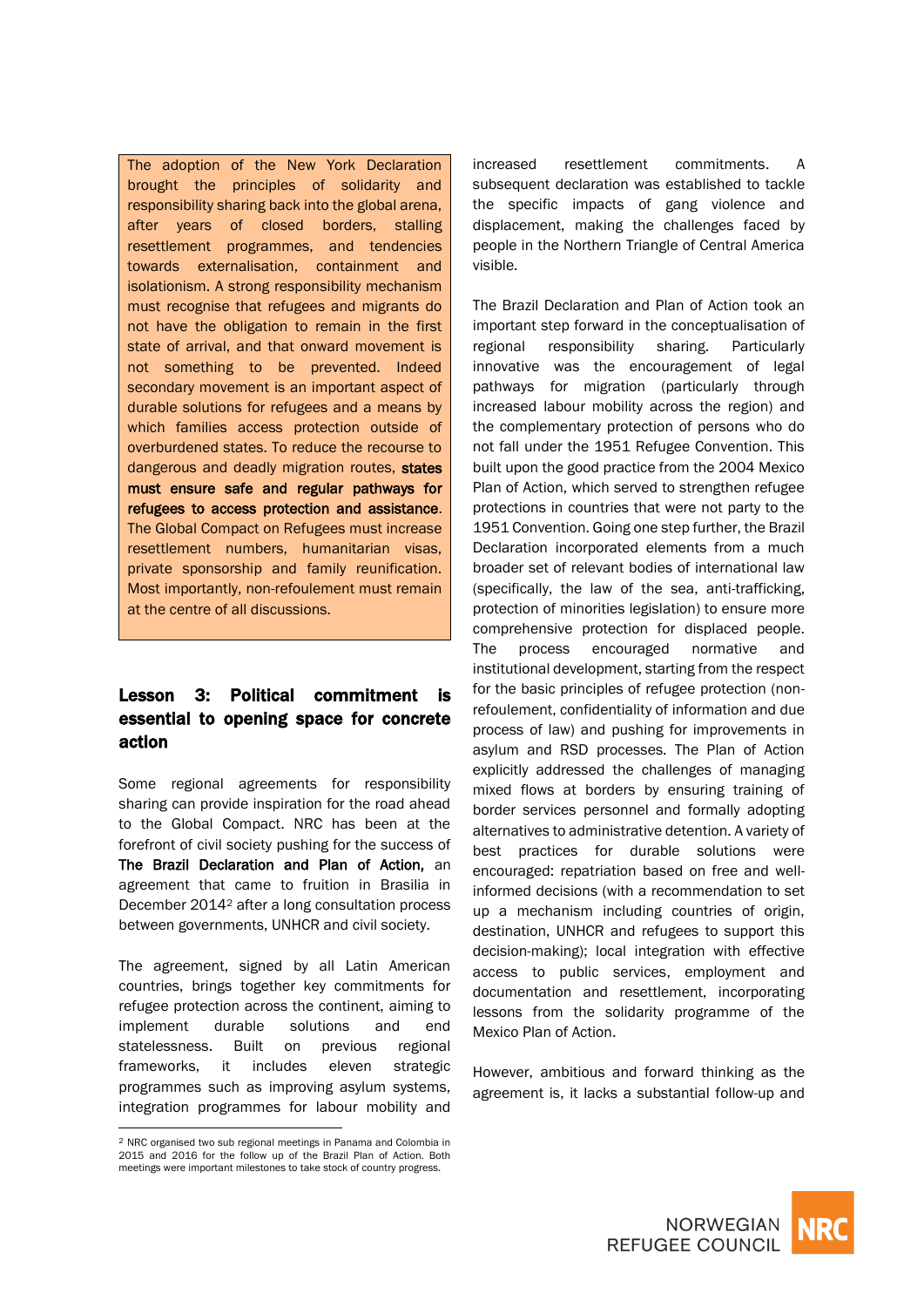accountability mechanism. Civil society proposed a tripartite mechanism with UNHCR, government and civil society to follow up on the implementation, yet this was not accepted in the final declaration. As a result, the implementation of the plan varies from country to country. While Ecuador, Brazil, Chile, Costa Rica, Bolivia and Mexico are leading the way in strengthening their asylum systems, in other countries, asylum systems and refugee rights have eroded over time. Significant challenges remain, especially the speed of refugee status determination systems, violations of the principle of non-refoulement, and detention of refugees and migrants. A first review of the progress made on the Brazil Plan of Action will be undertaken this year. This review is an important opportunity to outline a more specific accountability mechanism to ensure continued forward movement in the regional solidarity called for in the Declaration.

Another recently established regional agreement has the potential to change the lives of the 875'000 Somali refugees in the Horn of Africa and Yemen, if decisive action is put into place. In March 2017 the Intergovernmental Authority on Development (IGAD) organised a high-level regional summit on Somali refugees concluding with the Nairobi Declaration, an important statement of principles on refugee policies in the region. Notably, the Declaration does not highlight voluntary repatriation to Somalia as the only option presented to Somali refugees but also mentions resettlement and integration – committing to providing refugees with a range of durable solutions. In the Declaration, countries in the region recognise the need to move away from encampment policies that limit refugees' freedom of movement and to promote employment and selfreliance. Before durable solutions are reached, the Declaration also importantly commits to "maintain asylum space and, with the support of the international community, improve the living conditions of refugees". This regional approach may have already had some positive effect on state practice. The IGAD process has successfully opened the space for countries in the region to expand their policies and practice to improve refugee protection. A number of IGAD countries are softening encampment policies and considering steps towards greater local integration of refugees.

In this case, both peer country pressure and the peer country support offered through IGAD has pushed the countries of the region in a positive direction. Notably, the regional attention has also seemed to have had a specific moderating effect on Kenya, as the country has taken small steps back from hard line positions on camp closure and the return of Somali refugees.

IGAD member states now need to ensure that their legal and policy frameworks reflect the provisions of the Nairobi Declaration and Action Plan. These provisions then need to be implemented at the national level with coherence across participant member states. Importantly, the current experience of Somali refugees is not yet consistent the commitments of the Nairobi Declaration. There is still a dominant focus on return, where gaps in information provision, incentives to move back and deterrents for staying in the host country combine to create a dangerous counter-current to the solidarity expressed through IGAD. While creating conducive conditions for voluntary returns is important, local integration and resettlement must remain on the table and practical ways to ensure alternatives to return must be discussed as part of IGAD's Plan of Action, which will guide the regional response. Furthermore, reintegration in Somalia must be sufficiently supported to prevent a situation in which returnees are not able to provide for themselves in Somalia. Additionally, greater clarity needs to be provided on how the various ongoing processes addressing refugees – and in this case, Somali refugees in particular – will be coordinated.